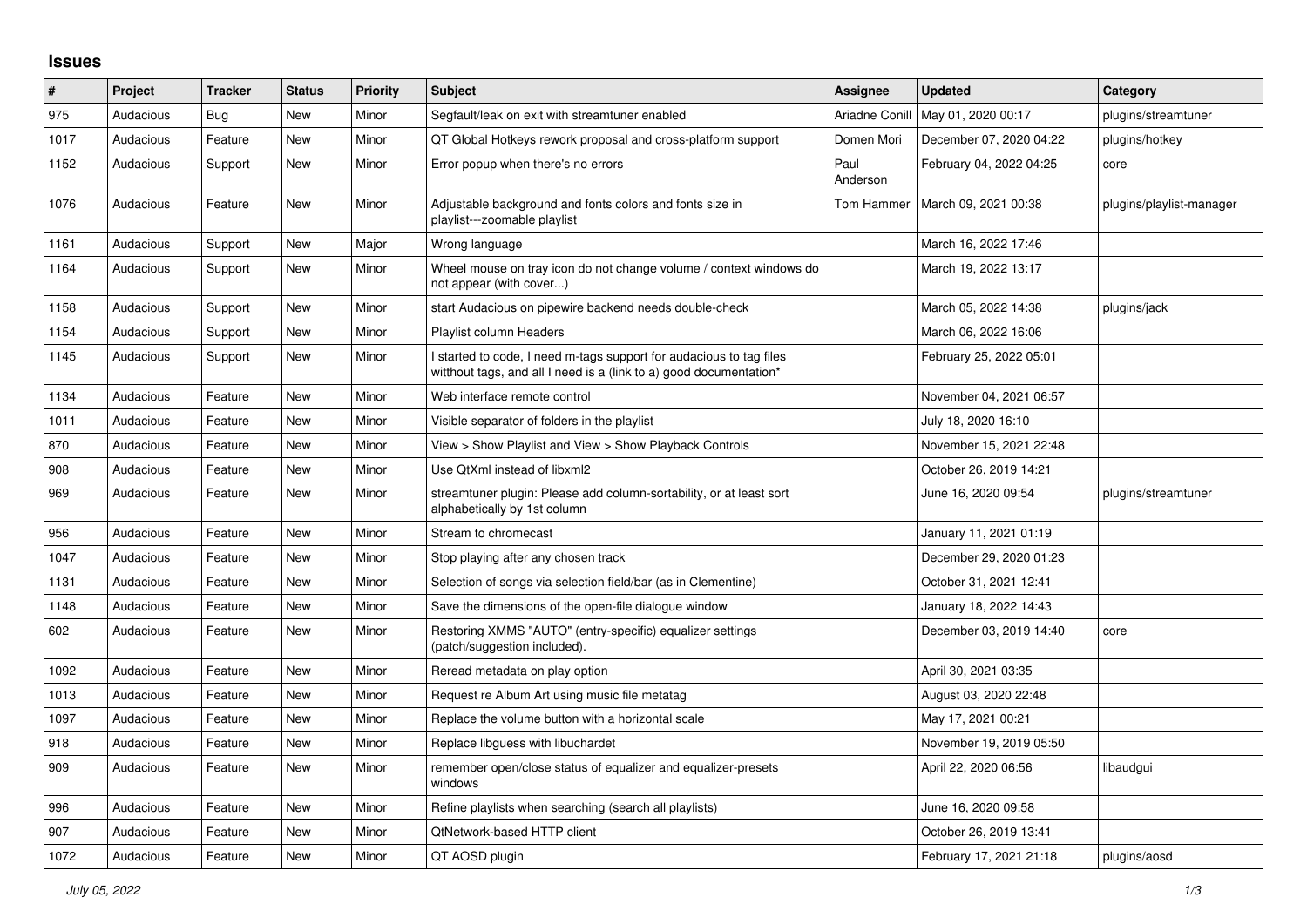| $\vert$ # | Project   | <b>Tracker</b> | <b>Status</b> | <b>Priority</b> | <b>Subject</b>                                                                  | <b>Assignee</b> | <b>Updated</b>           | Category           |
|-----------|-----------|----------------|---------------|-----------------|---------------------------------------------------------------------------------|-----------------|--------------------------|--------------------|
| 1133      | Audacious | Feature        | New           | Major           | Provide an option to disable sorting playlists when you click column<br>header  |                 | March 13, 2022 01:19     | plugins/gtkui      |
| 786       | Audacious | Feature        | New           | Minor           | Port global hotkeys plugin to Windows                                           |                 | January 04, 2021 21:52   | plugins/hotkey     |
| 1088      | Audacious | Feature        | New           | Minor           | plugin: status icon: ADD option to select tray mouse Middle Click action        |                 | April 11, 2021 12:05     | plugins/statusicon |
| 429       | Audacious | Feature        | New           | Minor           | Please enable scrobbling to libre.fm in Scrobbler 2.0                           |                 | September 02, 2019 10:35 | plugins/scrobbler2 |
| 877       | Audacious | Feature        | New           | Minor           | Please add save option to cue playlists (patch included)                        |                 | March 07, 2019 04:18     | plugins/cue        |
| 1101      | Audacious | Feature        | New           | Major           | Please add media shortcut keys for Windows 10                                   |                 | December 03, 2021 16:31  | win32              |
| 913       | Audacious | Feature        | New           | Minor           | Play / create new playlist from selection                                       |                 | December 02, 2019 20:13  | plugins/qtui       |
| 1170      | Audacious | Feature        | New           | Minor           | Playback mode button                                                            |                 | April 22, 2022 16:01     |                    |
| 1048      | Audacious | Feature        | New           | Minor           | PipeWire support                                                                |                 | May 04, 2022 19:36       |                    |
| 1099      | Audacious | Feature        | New           | Minor           | Per-track ReplayGain shouldn't be enabled by default                            |                 | May 09, 2021 13:41       |                    |
| 924       | Audacious | Feature        | New           | Minor           | Option to replace playlist contents by drag and drop                            |                 | December 02, 2019 20:15  |                    |
| 51        | Audacious | Feature        | New           | Minor           | Option to inhibit suspend                                                       |                 | February 13, 2021 09:23  |                    |
| 1153      | Audacious | Feature        | New           | Minor           | Optional sort column for File Created/Modified date and time                    |                 | February 04, 2022 16:00  | libaudgui          |
| 873       | Audacious | Feature        | New           | Minor           | Optionally make "previous track" restart current track                          |                 | June 08, 2021 22:55      |                    |
| 1160      | Audacious | Feature        | New           | Minor           | Ogg Opus support for streams                                                    |                 | March 11, 2022 18:09     |                    |
| 1142      | Audacious | Feature        | New           | Minor           | MusicBrainz support for CD plugin                                               |                 | November 20, 2021 21:46  | plugins/cdaudio    |
| 1057      | Audacious | Feature        | New           | Minor           | Matroska (mka) chapter support                                                  |                 | August 27, 2021 22:54    |                    |
| 1093      | Audacious | Feature        | New           | Minor           | Make the Song Dialog (Qt) window wider by default                               |                 | May 17, 2021 15:36       |                    |
| 968       | Audacious | Feature        | New           | Minor           | Loop PSF files at normal loop points during repeat mode                         |                 | April 16, 2020 03:25     | plugins/psf        |
| 1151      | Audacious | Feature        | New           | Minor           | Load balance XSPF tracks with multiple location URIs                            |                 | January 28, 2022 19:10   |                    |
| 1071      | Audacious | Feature        | New           | Minor           | Linkage could be improved for packagers.                                        |                 | March 31, 2021 00:32     |                    |
| 1108      | Audacious | Feature        | New           | Minor           | HTTPS support for Windows builds                                                |                 | December 27, 2021 04:45  | plugins/neon       |
| 1098      | Audacious | Feature        | New           | Minor           | Hide empty Services playlist sub-menu                                           |                 | May 10, 2021 09:25       | libaudgui          |
| 500       | Audacious | Feature        | New           | Minor           | fullscreen album art                                                            |                 | April 08, 2020 19:17     |                    |
| 1130      | Audacious | Feature        | New           | Minor           | folders for tabs in the playlist head (an enhancement suggestion, not a<br>bug) |                 | October 24, 2021 19:04   |                    |
| 1082      | Audacious | Feature        | New           | Minor           | File writer option to pad track numbers with leading zeros                      |                 | March 31, 2021 00:15     | plugins/filewriter |
| 1116      | Audacious | Feature        | New           | Minor           | feature request: miniview mode with QT or GTK interace                          |                 | February 08, 2022 06:53  |                    |
| 875       | Audacious | Feature        | New           | Major           | Extended M3U support                                                            |                 | March 20, 2019 19:11     | plugins/m3u        |
| 1067      | Audacious | Feature        | New           | Minor           | Equalizer adjustments are coarse.                                               |                 | February 11, 2021 10:09  |                    |
| 955       | Audacious | Feature        | New           | Minor           | Enqueue option                                                                  |                 | April 09, 2020 03:54     |                    |
| 864       | Audacious | Feature        | New           | Minor           | Drag/drop songs into playlists displayed in the Playlist Manager                |                 | October 29, 2019 02:14   |                    |
| 603       | Audacious | Feature        | New           | Major           | Disc number tags                                                                |                 | December 02, 2019 20:51  | core               |